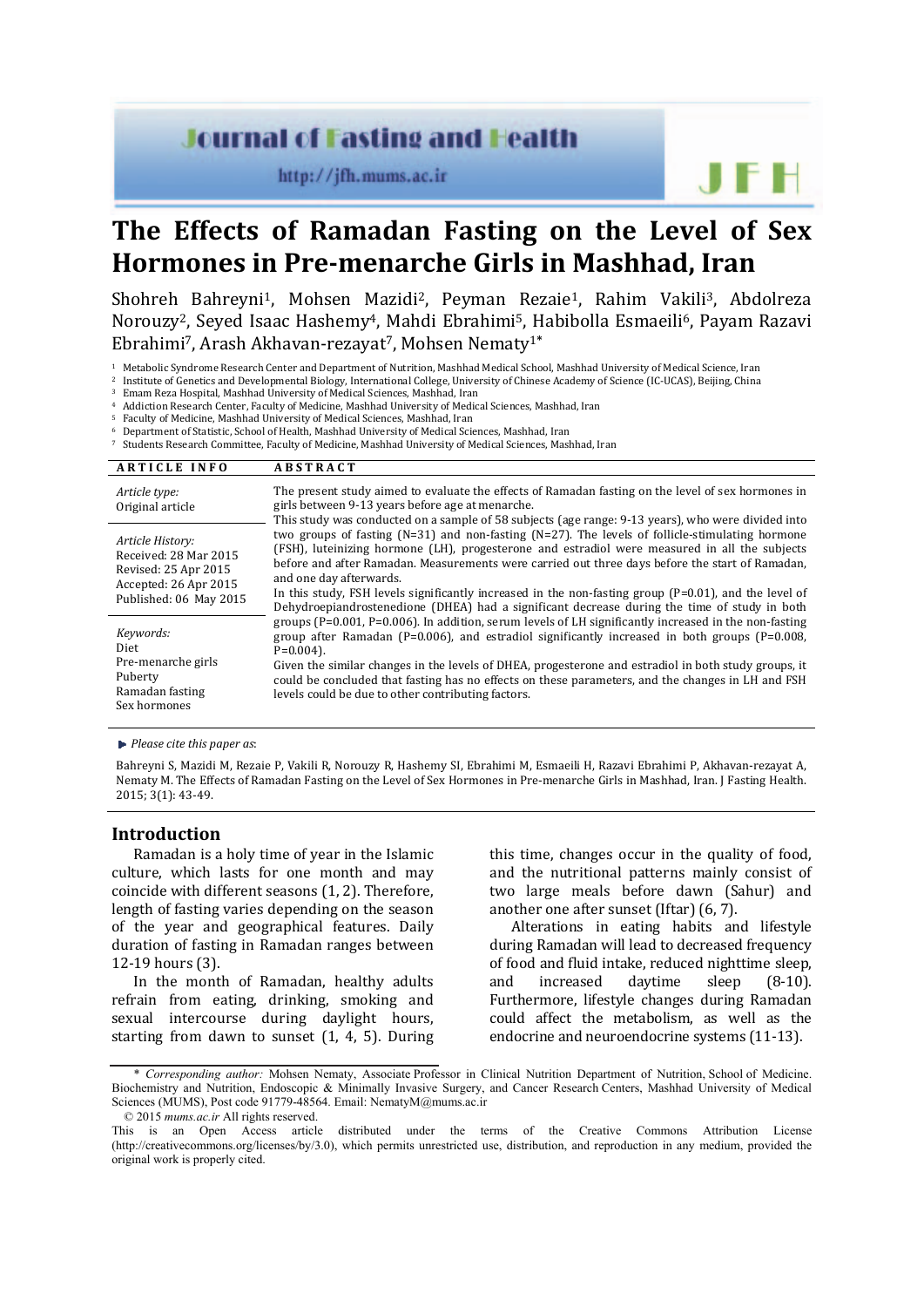Hormonal factors involved in growth consist of the growth hormone (GH), insulin-like growth factor 1 (IGF-1), and sex hormones such as estradiol, progesterone, dehydroepiandestrone (DHEA), follicle-stimulating hormone (FSH), luteinizing hormone (LH), thyroid hormones, insulin, leptin and ghrelin (14, 15).

LH and FSH are among glycoprotein hormones, which are secreted from the anterior pituitary gland, also known as thyroidstimulating hormones (16). The presence of Gonadotropin-releasing hormone (GnRH), as well as the reduction in serum levels of estrogen and testosterone, stimulate the secretion of FSH and LH from the anterior pituitary gland (16, 17). These glycoprotein hormones have a considerable influence on endocrine glands (i.e. thyroid, ovaries and testicles) (18).

Ovaries are responsible for the secretion of two main sex hormones: estrogen and progesterone. During childhood, estrogen is secreted in small proportions whereas in puberty, the level of this hormone, which is secreted under the influence of gonadotropic hormones of the anterior pituitary, increases by 20 times (18). Both estrogen and progesterone could diminish the secretion of FSH and LH (16, 17).

Hormone fluctuations occur concomitantly with puberty (19). Puberty is a complicated process, which involves the activation and maturation of hypothalamic-pituitary-gonadal (HPG) axis (20, 21). Normal puberty is a predictable process, and girls reach puberty earlier than boys; however, the age of puberty onset may vary under different circumstances (19-21).

On average, girls reach puberty at 10 years old (20). According to the commands of Islam, fasting is obligatory for girls at the age of 9 (22); however, there are some concerns among parents regarding the possible adverse effects of prolonged food deprivation on the growth and health condition of their daughters (23).

Given the importance of growth and puberty in girls during Ramadan, this study aimed to evaluate the effects of Ramadan fasting on the concentration of sex hormones in pre-menarche girls between 9-13 years of age.

# **Materials and Method**  *Study Design*

This prospective, cohort study was conducted during the Ramadan of 1433 A.H (July-August 2012) in Mashhad, Iran. Participants were selected from the families affiliated to Imam Khomeini Relief Foundation, and based on the willingness of the subjects, they were divided into two groups of fasting and non-fasting. Discernment of pubertal stages (1, 2 and 3) was evaluated by a pediatrician, and determination of menarche was done based on the history and onset of the menstrual cycle of the participants.

# *Study Population*

# *Sample Size*

In this pilot study, the sample size in each group consisted of 30 subjects, and the participants were divided into two main groups. Eventually, 58 subjects, who were residents of Mashhad (located in the north-east of Iran), completed the study (fasting=31 subjects, nonfasting=27 subjects).

# *Inclusion and Exclusion Criteria*

In this study, STROBE 2007 (v4) checklist was used, and the inclusion criteria were as follows: 1) age range between 9-13 years; 2) residence in Mashhad; 3) informed consent for participation; 4) absence of menarche (determined based on the clinical history) and 5) compliance with the study requirements (i.e. fasting for at least 20 days in the fasting group, in addition to 8 hours of sleep, moderate physical activity, and isocaloric diets).

Exclusion criteria of this study were the presence of autoimmune disorder, cardiac or renal diseases, chronic inflammation, thyroid disease, diabetes mellitus, and adherence to special diets.

#### *Questionnaires*

Demographic data of the subjects including age, education status, length of fasting and medical history were collected via interviews with the participants and their mothers, and the obtained data were recorded in separate questionnaires.

# *Anthropometric Measurements*

In this study, the height of the participants was measured using a standard clinical stadiometer,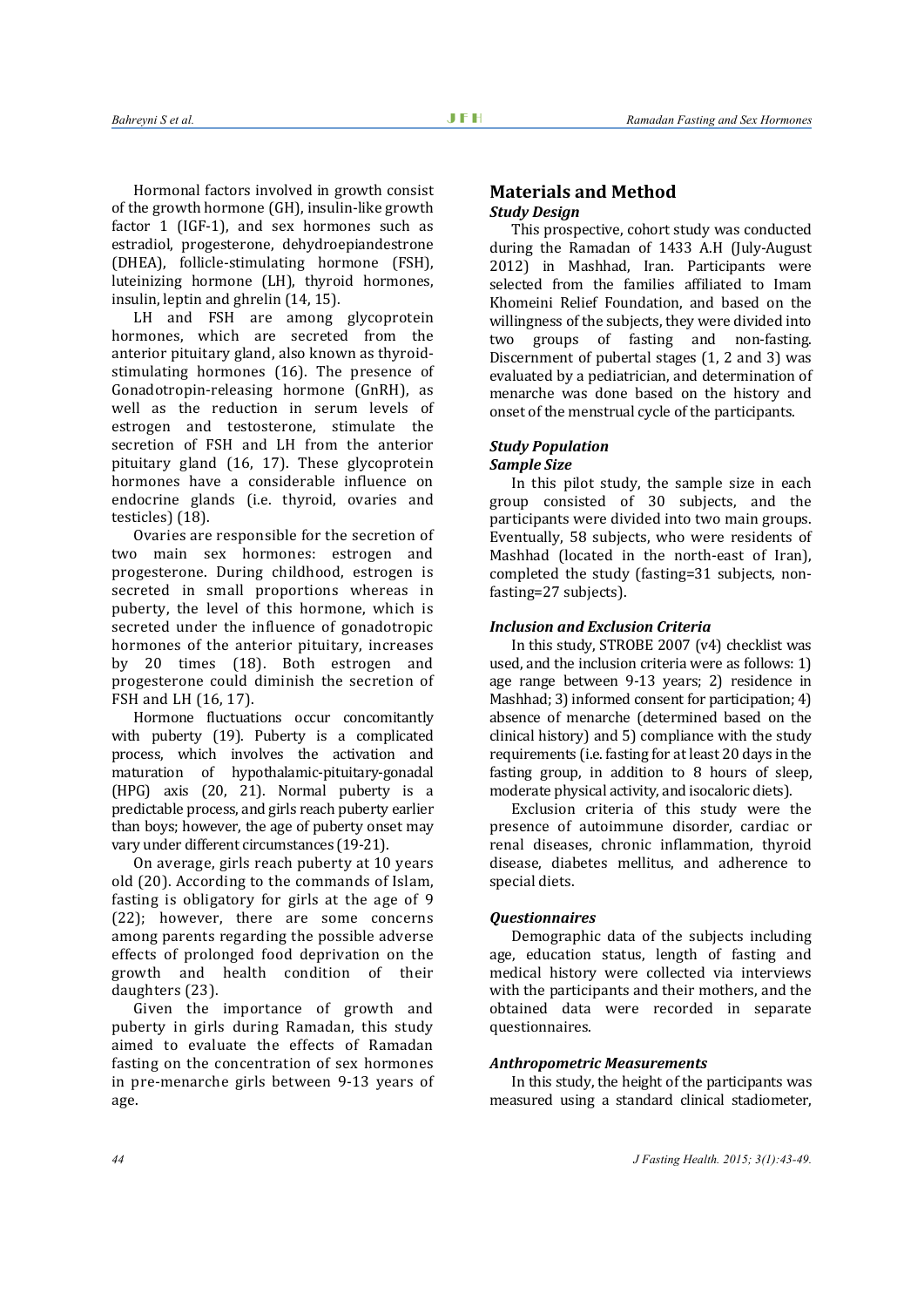with  $\pm 01$  cm accuracy. In addition, body weight was measured with the participants in light clothes and without shoes, using Bioimpedance Analyzer (BIA) (BC-418 MA model).

#### *Blood Sampling and Laboratory Tests*

After 12 hours of fasting, blood samples (5 CC) were obtained from the participants three days before the start of Ramadan, and one day afterwards. The collected samples were sent to laboratory for the evaluation of the serum concentrations of sex hormones, such as estradiol, progesterone, DHEA, FSH and LH. Approximately 30 minutes after sampling, the collected sera were centrifuged (3-30K, Sigma, Germany) at 3000 rpm and 4°C for 10 minutes. Afterwards, the sera were placed into sterile micro tubes.

Serum concentrations of estradiol and progesterone were measured using a gamma counter device and Biosecure Radioimmunoassay (RIA) Kits (KIP 0629:96). In addition, serum levels of zinc, iron and ferritin were determined in the laboratory, and serum concentration of zinc was evaluated by atomic absorption spectroscopy instrument.

#### *Ethical Considerations*

The objectives and methods of the study were explained to the subjects, and informed consent was obtained prior to participation. The study protocol was approved by the Ethics Committee of the Research Center of Mashhad University of Medical Sciences, Mashhad, Iran.

#### *Statistical Analysis*

Statistical analysis of the collected data was performed using SPSS V.11 (SPSS Inc., Chicago, IL, USA), and Kolmogorov-Smirnov test was IL, USA), and Kolmogorov-Smirnov test was used to evaluate the distribution of variables. Moreover, parametric statistics were used for the assessment of the data with normal distribution, and Chi-square test was applied to verify the homogeneity of qualitative variables in the study groups.

Pre-test and post-test comparisons between the two groups were performed via paired ttest, and independent t-test was used to evaluate the Tanner Intervention program in both study groups. Variables were controlled by generalized linear models intervening test, and the obtained results were expressed as Mean ± Standard Deviation (SD). A P value of <0.05 was considered as significant.

#### **Results**

In total, 65 healthy girls were enrolled in this study (age range: 9-13 years), who were divided into two groups of fasting (N=31) and non-fasting (N=34). Out of these participants, 58 subjects were able to complete the study, and 3 subjects were excluded from the fasting group (one subject due to menarche issues, and two subjects due to fasting for less than 20 days).

On the other hand, 4 subjects were excluded from the non-fasting group (one due to menarche issues, two cases due to departure from the city of study, and one subject left the study). The 58 remaining participants were followed-up during the study period until the end of Ramadan month.

The mean age of the participants in the fasting and non-fasting groups was  $11.06 \pm 1.15$ and  $10.88 \pm 1.31$  years, respectively (age range: 9-13 years). The baseline characteristics of the studied subjects are shown in Table 1.

The distribution of Tanner stages at the baseline in the two groups is shown in Table 2.

| Table 1. Baseline Characteristics of Participants |                      |                                                                                                                                                                                                 |                   |             |  |  |  |
|---------------------------------------------------|----------------------|-------------------------------------------------------------------------------------------------------------------------------------------------------------------------------------------------|-------------------|-------------|--|--|--|
|                                                   | <b>Fasting Group</b> | Non-fasting Group                                                                                                                                                                               | Total Number      | Independent |  |  |  |
| Quantitative Variable                             | Mean $\pm$ SD        | Mean $\pm$ SD<br>Mean $\pm$ SD<br>$10.88 \pm 1.31$<br>$10.97 \pm 1.22$<br>$147.0 \pm 8.06$<br>$142.01 \pm 7.76$<br>$32.61 \pm 7.76$<br>$34.20 \pm 7.96$<br>$16.26 \pm 2.48$<br>$16.76 \pm 2.70$ | t-test Results    |             |  |  |  |
| Age (year)                                        | $11.06 \pm 1.15$     |                                                                                                                                                                                                 |                   | $P = 0.58$  |  |  |  |
| Primary Height (cm)                               | $143.16 \pm 7.44$    |                                                                                                                                                                                                 |                   | $P = 0.23$  |  |  |  |
| Primary Weight (kg)                               | $35.57 \pm 7.99$     |                                                                                                                                                                                                 |                   | $P = 0.16$  |  |  |  |
| Primary BMI $(kg/m2)*$                            | $17.20 \pm 2.85$     |                                                                                                                                                                                                 |                   | $P = 0.19$  |  |  |  |
| lron (mg/dL)                                      | $90.22 \pm 30.24$    | $84.37 \pm 40.94$                                                                                                                                                                               | $87.50 \pm 35.42$ | $P = 0.54$  |  |  |  |
| $\text{Zinc}$ (mg/dL)                             | $86.85 \pm 15.46$    | $82.90 \pm 13.36$                                                                                                                                                                               | $85.01 \pm 14.53$ | $P = 0.30$  |  |  |  |
| Ferritin $(mg/dL)$                                | $27.14 \pm 15.55$    | $29.45 \pm 11.68$                                                                                                                                                                               | $28.21 \pm 13.81$ | $P = 0.53$  |  |  |  |

\*BMI: Body Mass Index

*J Fasting Health. 2015; 3(1):43-49. 45*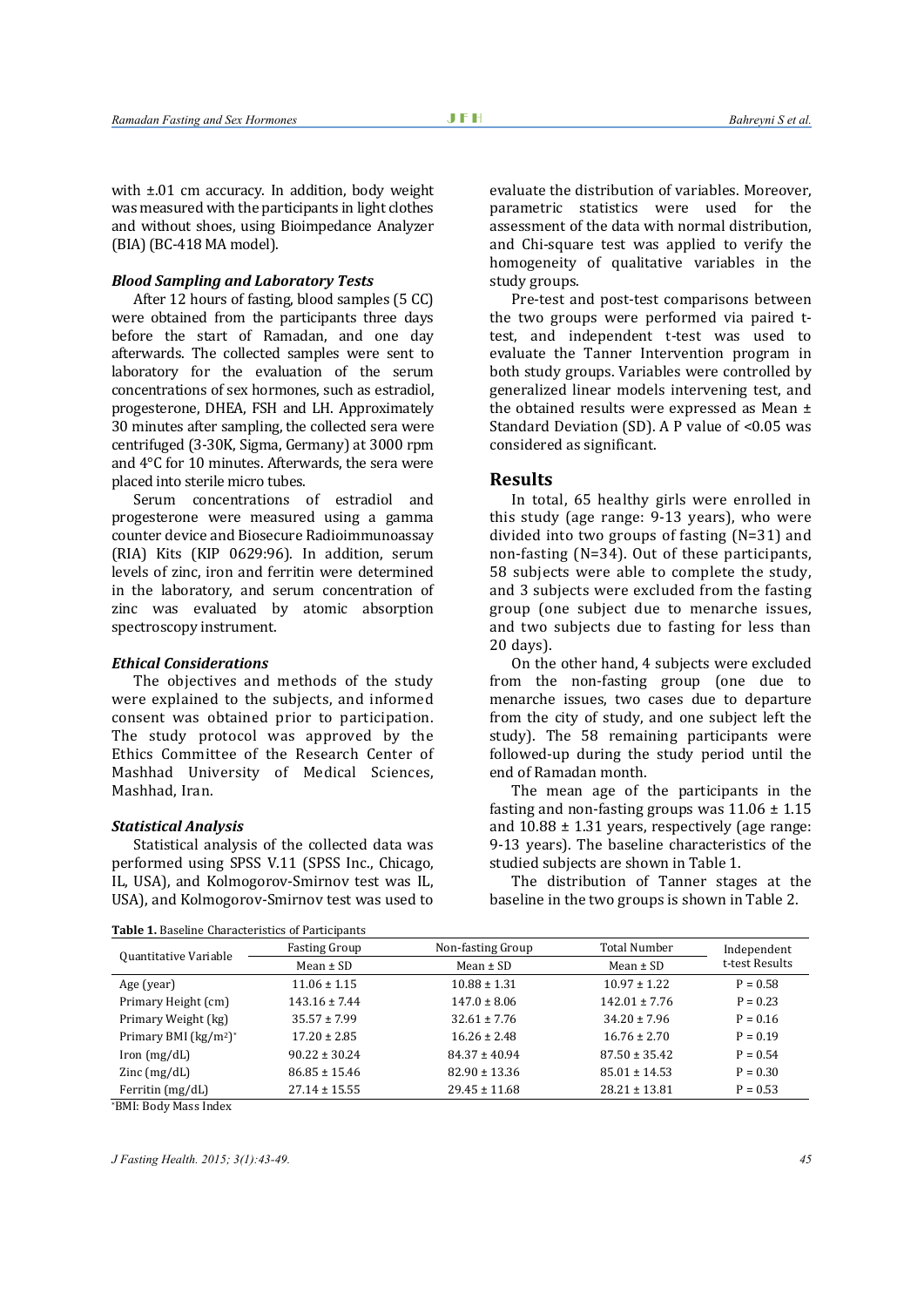In this study, the variables were assessed between the two groups for normal distribution. According to the results of Kolmogorov-Smirnov test, all the variables were normally distributed in the groups before the month of Ramadan.

According to the information in Table 3, no significant increase was observed in the serum levels of FSH during the time of study in the fasting group  $(P=0.56)$ , while these levels rose significantly in the non-fasting group (P=0.01). However, this difference was not considered to be statistically significant (P=0.43). Moreover, after controlling the confounding effect of Tanner stages, the FSH levels were not observed to be significantly different between the two study groups (P=0.45, F=0.57), and there was no correlation between the Tanner stage and fasting (P=0.94, F=0.05).

As shown in Table 3, DHEA levels had a statistically significant decrease during the time of study in both groups  $(P=0.001, P=0.006)$ ; however, the changes in the levels of DHEA before and after fasting were not considered to be significantly different between the groups (P=0.58). After controlling the confounding effect of the Tanner stage, the level of DHEA was not observed to be significantly different between the two study groups (P=0.58, F=0.29), and a correlation was found between the Tanner stage and fasting (P=0.05, F=3.18).

According to the information in Table 3, serum levels of LH in the non-fasting group increased significantly after Ramadan (P=0.006). As for the fasting group, the increase in the serum levels of LH was not considered to be significant (P=0.059).

| Table 2. Distribution of Tanner Stages at Baseline in the Study Groups |  |
|------------------------------------------------------------------------|--|
|                                                                        |  |

| <b>Table 2.</b> Distribution of Tanner Stages at Daschille in the Study Groups |        |                    |            |                   |        |              |  |
|--------------------------------------------------------------------------------|--------|--------------------|------------|-------------------|--------|--------------|--|
| Tanner Stages                                                                  |        | Fasting Group      |            | Non-fasting Group |        | Total Number |  |
|                                                                                | Number | $\%$               | Number     | $\%$              | Number | $\%$         |  |
| Stage 1                                                                        |        | 16.1               |            | 33.3              | 14     | 24.1         |  |
| Stage 2                                                                        |        | 38.7               | 10         | 37.0              | 22     | 37.9         |  |
| Stage 3                                                                        | 14     | 45.2               |            | 29.6              | 22     | 37.9         |  |
| Total                                                                          | 31     | 100                | 27         | 100               | 58     | 100          |  |
|                                                                                |        | Chi-square Results | $P = 0.25$ | $x^2 = 2.69$      |        |              |  |

Stage 1: First stage of breast development (before breast growth)

Stage 2: Second stage of breast development

Stage 3: Third stage of breast development

**Table 3**. Mean and SD of FSH (mIU/ml), DHEA (ng/ml), LH (mIU/ml), Progesterone (pg/ml) and Estradiol (pg/ml) in the Study Groups (before and after Ramadan)

| Variables/                    | Before Ramadan  |                                    | After Ramadan   |                 | Level of Changes before<br>and after Ramadan |                 | Paired T-test Results |         |
|-------------------------------|-----------------|------------------------------------|-----------------|-----------------|----------------------------------------------|-----------------|-----------------------|---------|
| Groups                        |                 |                                    |                 |                 |                                              |                 | P                     | T       |
| FSH (mIU/ml): Fasting         |                 | $5.38 \pm 3.07$                    |                 | $5.71 \pm 4.03$ | $0.33 \pm 3.16$                              |                 | 0.56                  | $-0.58$ |
| Non-fasting                   |                 | $3.73 \pm 3.76$                    |                 | $4.70 \pm 3.09$ | $0.96 \pm 2.96$                              |                 | $*0.01$               | $-1.68$ |
|                               | P               |                                    | P               |                 | P                                            |                 |                       |         |
| T-test                        | 0.07            | 1.83                               | 0.29            | 1.06            | 0.43                                         | $-0.78$         |                       |         |
| DHEA (ng/ml): Fasting         | 802.75±463.81   |                                    |                 | 547.30±385.88   | $-255.45 \pm 274.28$                         |                 | $*0.001$              | 5.18    |
| Non-fasting                   |                 | 862.07±800.91                      |                 | 544.77±405.92   | $-317.29 \pm 548.24$                         |                 | $*0.006$              | 3.00    |
| T-test                        | P               |                                    | P               |                 | P                                            |                 |                       |         |
|                               | 0.72            | $-0.35$                            | 0.98            | 0.02            | 0.58                                         | 0.55            |                       |         |
| $LH$ (mIU/ml): Fasting        |                 | $2.58 \pm 2.34$<br>$3.23 \pm 2.63$ |                 |                 | $0.65 \pm 1.84$                              |                 | 0.059                 | $-1.96$ |
| Non-fasting                   |                 | $1.05 \pm 0.91$                    |                 | $1.64 \pm 1.55$ |                                              | $0.40 \pm 0.80$ | $*0.006$              | $-2.97$ |
| T-test                        | $*p$            |                                    | $*p$            | t               | P                                            |                 |                       |         |
|                               | 0.002           | 3.35                               | 0.006           | 2.84            | 0.50                                         | 0.67            |                       |         |
| Progesterone (pg/ml): Fasting |                 | $0.98 \pm 0.96$                    |                 | $1.21 \pm 0.63$ | $0.23 \pm 0.84$                              |                 | 0.13                  | $-1.53$ |
| Non-fasting                   |                 | $1.05 \pm 1.20$                    |                 | $1.32 \pm 1.01$ | $0.26 \pm 1.19$                              |                 | 0.25                  | $-1.15$ |
| T-test                        | P               |                                    | P               |                 | P                                            |                 |                       |         |
|                               | 0.78            | 0.27                               | 0.60            | $-0.51$         | 0.89                                         | $-0.12$         |                       |         |
| Estradiol (pg/ml): Fasting    | $0.98 \pm 0.96$ |                                    | $1.21 \pm 0.63$ |                 | $0.23 \pm 0.84$                              |                 | $*0.008$              | $-2.83$ |
| Non-fasting                   | $1.05 \pm 1.20$ |                                    | $1.32 \pm 1.01$ |                 | $0.26 \pm 1.19$                              |                 | $*0.004$              | $-3.20$ |
| T-test                        | P               |                                    | P               |                 | P                                            |                 |                       |         |
|                               | 0.78            | $-0.27$                            | 0.60            | $-0.51$         | 0.89                                         | $-0.12$         |                       |         |

\*FSH: Follicle-stimulating Hormone

\*DHEA: Dehydroepiandrosterone

\*LH: Luteinizing Hormone

\*Significant P value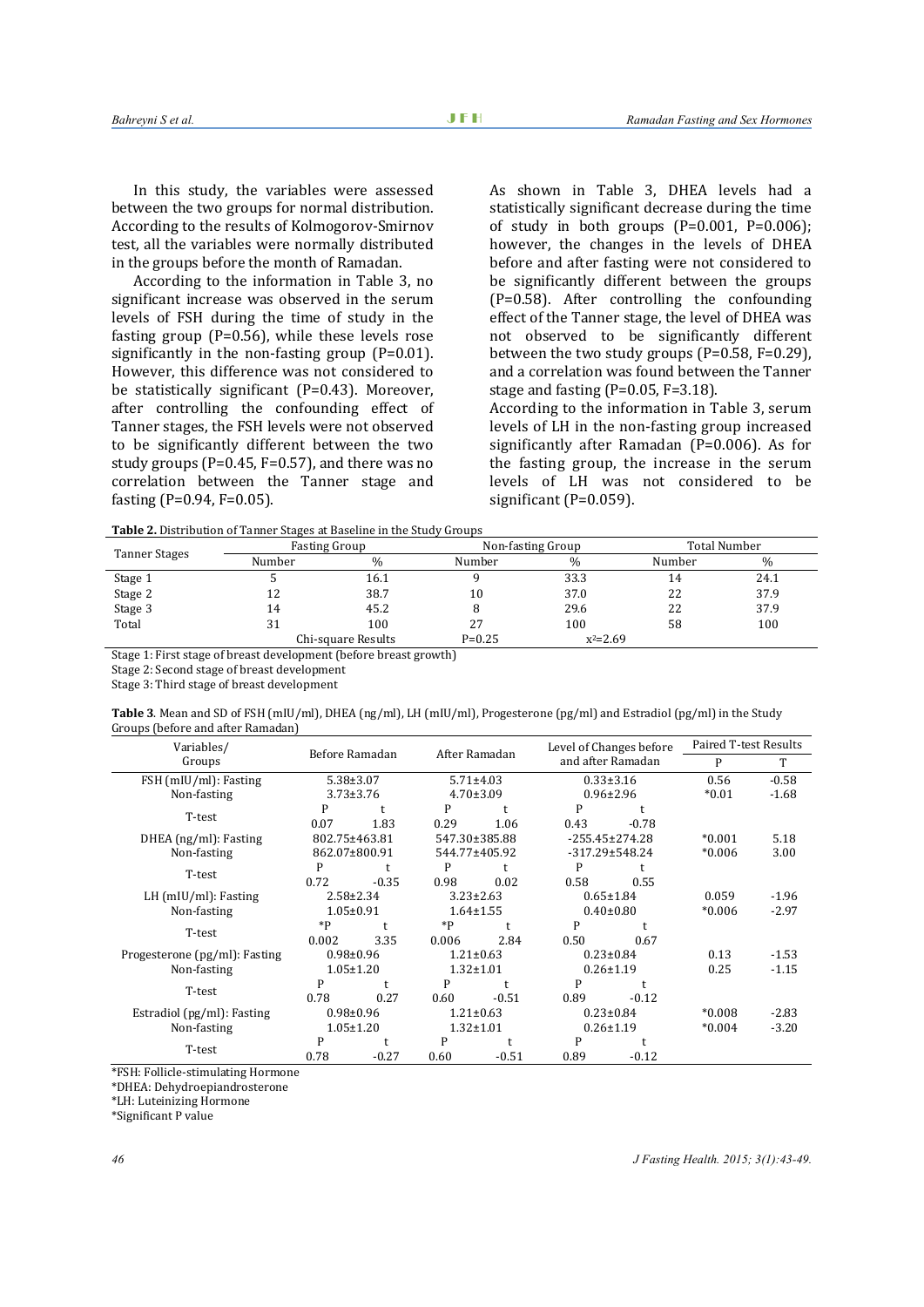Furthermore, the changes in the serum levels of LH before and after Ramadan were not significantly different between the two study groups (P=0.50). After controlling the confounding effect of the Tanner stage, LH levels were not observed to be significantly different between the two groups (P=0.53, F=0.39), and no correlation was found between the Tanner stage and fasting (P=0.97, F=0.02).

According to the data presented in Table 3, progesterone levels had no significant increase during the time of study in the two groups  $(P=0.13, P=0.25)$ . In addition, the changes in the serum levels of progesterone before and after Ramadan were not considered to be significantly different between the two study groups (P=0.89). After controlling the confounding effect of the Tanner stage, the levels of progesterone were not observed to be significantly different between the two groups  $(P=0.75, F=0.1)$ ; however, there was a correlation between the Tanner stage and fasting (P=0.04, F=3.25).

On the other hand, the serum levels of estradiol had a significant increase in both groups  $(P=0.008, P=0.004)$ , and the difference between the groups was not considered to be statistically significant (P=0.73). After controlling the confounding effect of the Tanner stage, estradiol levels were not observed to be significantly different between the two groups (P=0.97, F=0.001), and no correlation was found between the Tanner stage and fasting (P=0.46, F=0.77).

#### **Discussion**

According to the commands of Islam and several clergies, women are expected to start fasting at the age of 9. During the month of Ramadan, changes in the lifestyle may have metabolic and hormonal effects on the body (3, 24-26).

Normal growth during childhood largely depends on adequate nutrition, desirable mental environment, absence of diseases and secretion of sufficient amounts of metabolic hormones (27-29). In this regard, sex hormones are known to play a pivotal role in normal puberty and sexual development of individuals (16, 17, 30).

In the current study, similar changes were observed in the serum levels of DHEA, progesterone and estradiol in both study groups during Ramadan; however, it should be noted that the changes in FSH and LH levels were statistically different between the fasting and non-fasting groups.

There are conflicting results regarding the effects of Ramadan fasting on the secretion of sex hormones. According to some studies, prolonged food deprivation may not affect the serum levels of FSH and testosterone (12). Moreover, serum concentrations of LH and the associated response to GnRH while fasting might not change significantly, while FSH levels are likely to decrease (31).

In one study, Bogden et al. reported no changes in the rhythms of LH and FSH in fasting individuals. Furthermore, they claimed that the mean concentration of LH had no significant changes during Ramadan, while FSH concentrations declined significantly (32).

In another study, Cameron et al. observed that after 48 hours of starvation, serum levels of LH and FSH decreased significantly (33), while Mebahzadeh et al. concluded that FSH levels significantly increased at the 20<sup>th</sup> day of Ramadan, and LH concentrations had no significant differences in fasting individuals.

In a study by Shahabi et al., it was declared that Islamic fasting caused no significant changes in the secretion of estrogen, progesterone, FSH and LH (34). The results of the present study indicated that the serum levels of progesterone after Ramadan had no significant difference compared to the beginning of the month in both study groups. However, estradiol levels significantly increased in both groups, which could be due to the differences in the age of the participants.

According to the results of the current study, serum levels of FSH and LH increased significantly in the non-fasting group, and it could be concluded that Ramadan fasting had no significant effects on the levels of these hormones.

Other studies in this regard have indicated that decreased levels of insulin could lead to increased concentrations of sex hormone binding globulin (SHBG) (35-37), which may enhance total testosterone levels and reduce the level of free testosterone. Furthermore, increased SHBG levels may result in the reduction of free testosterone, diminishing the prohibitory effect of this hormone on GnRH, which increases the levels of GnRH and LH (35, 37, 38).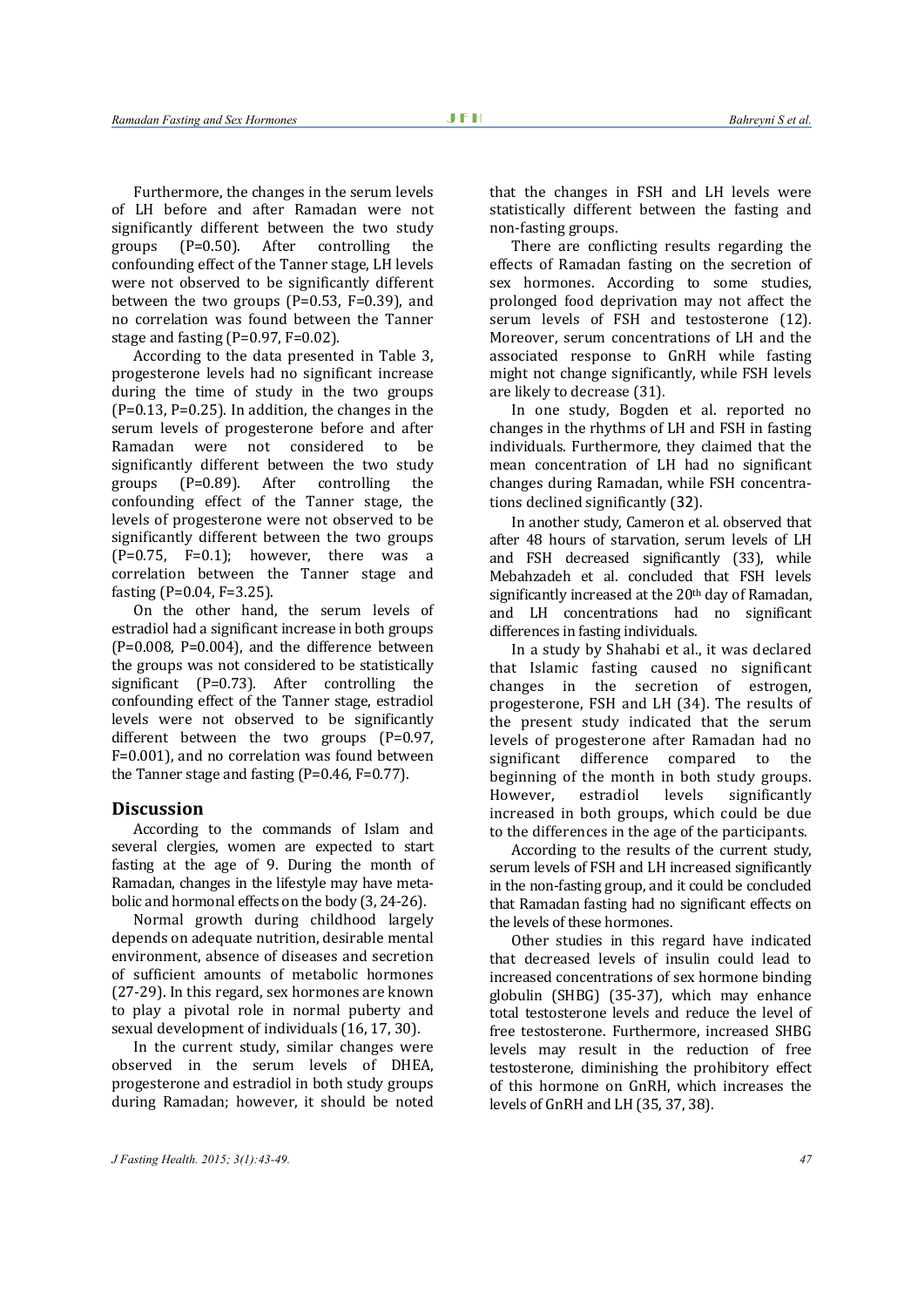In the current study, serum level of insulin decreased in both group after Ramadan. Although this change was not considered significant, it could be the main cause of the enhancement in the serum level of LH in the fasting group.

Inconsistencies in the findings of different studies regarding the effects of Ramadan fasting on sex hormones are due to a variety of factors such as unique food habits in different countries, differences in the duration of fasting and variations in the coinciding season with Ramadan, differences in study methods, race, gender, age and physiological status of subjects (e.g. puberty and Tanner stage), and time and date of sampling before and after Ramadan, which could affect the circadian rhythms of sex hormones (39, 40). Other influential factors include differences in sleep patterns, which is an essential component affecting the secretion of sex hormones (4, 41, 42), and psychological and social habits.

With respect to the aforementioned factors, a definite conclusion could not be drawn on the exact effects of Ramadan fasting on sex hormones secretion, especially in pre-menarche girls. Therefore, further comprehensive studies with controlled conditions are required as to provide more information on this subject.

#### *Study Limitations*

This study was conducted on a particular population (individuals supported by Imam Khomeini Relief Foundation), and it is suggested that the study be repeated on various groups of people.

### **Conclusion**

According to the similar changes observed in the serum levels of DHEA, progesterone and estradiol in both study groups, it could be concluded that fasting may not be the major influential factor in these parameters, and other aspects of the different lifestyle during Ramadan might be responsible for the changes in the serum levels of LH and FSH.

# **Acknowledgements**

Hereby, we extend our gratitude to the participants for their assistance in the present study. We would also like to thank Mashhad

University of Medical Sciences for the financial support of this research project. This paper was part of a S.B Master's Dissertation (Dissertation code: A444).

#### **References**

- 1. Mazidi M, Rezaie P, Karimi E, Nematy M. Effects of Ramadan fasting on lipid profile: A narrative review. J Fast Health. 2014; 2(2):57-61.
- 2. Mazidi M, Rezaie P, Nematy M. The effects of Ramadan fasting on growth parameters: A narrative review. J Fast Health. 2014; 2(1):41-5.
- 3. Bahrayni S, Vakili R, Nematy M, Norouzy A, Hashemy SI, Ebrahimi M, *et al*. The effect of Ramadan fasting on thyroid hormones in 9-13 years old pre-menarche girls. J Fast Health. 2013; 1(2):46-52.
- 4. Bogdan A, Bouchareb B, Touitou Y. Ramadan fasting alters endocrine and neuroendocrine circadian patterns. Meal–time as a synchronizer in humans? Life Sci. 2001; 68(14):1607-15.
- 5. Moradi M. The effect of Ramadan fasting on fetal growth and Doppler indices of pregnancy. J Res Med Sci 2011; 16(2):165-9.
- 6. Al-Hourani HM, Atoum MF. Body composition, nutrient intake and physical activity patterns in young women during Ramadan. Singapore Med J. 2007; 48(10):906-10.
- 7. Nematy M, Alinezhad-Namaghi M, Rashed MM, Mozhdehifard M, Sajjadi SS, Akhlaghi S, *et al*. Effects of Ramadan fasting on cardiovascular risk factors: a prospective observational study. Nutr J. 2012; 11:69.
- 8. Chaouachi A, Chamari K, Roky R, Wong P, Mbazaa A, Bartagi Z, *et al*. Lipid profiles of judo athletes during Ramadan. Int J sports Med. 2008; 29(4):282-8.
- 9. Memari AH, Kordi R, Panahi N, Nikookar LR, Abdollahi M, Akbarnejad A. Effect of ramadan fasting on body composition and physical performance in female athletes. Asian J sports Med. 2011; 2(3):161-6.
- 10. Ziaee V, Razaei M, Ahmadinejad Z, Shaikh H, Yousefi R, Yarmohammadi L, *et al*. The changes of metabolic profile and weight during Ramadan fasting. Singapore Med J. 2006; 47(5):409-14.
- 11. Guerrero-Morilla R, Ramirez-Rodrigo J, Ruiz-Villaverde G, Sanchez- Caravaca MA, Perez-Moreno BA, Villaverde-Gutierrez C. [Endocrinemetabolic adjustments during Ramadan fasting in young athletes]. Arch- latinoam- Nutr. 2013; 63(1):14-20.
- 12. Mesbahzadeh B, Ghiravani Z, Mehrjoofard H. Effect of Ramadan fasting on secretion of sex hormones in healthy single males. Eastern Med Health J. 2005; 11(5-6):1120-3.